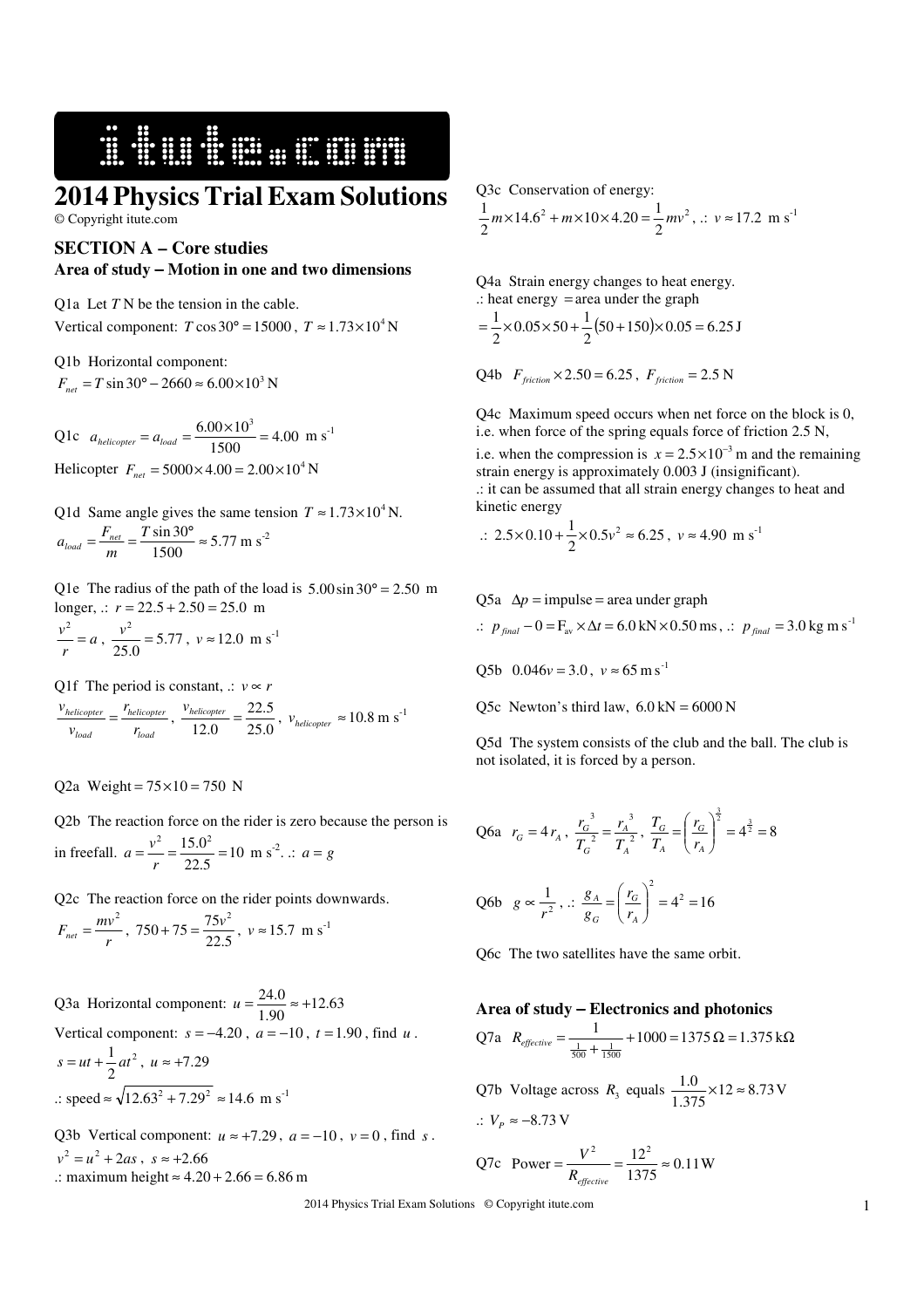- Q7d The voltmeter has very high resistance,  $R_{voltmeter} \gg > R_1$
- $\therefore$   $R_1$  can be considered as non-existent.
- .: the voltmeter measures the voltage across  $R_2$

$$
\therefore \text{ the voltmeter reading} \approx \frac{1.5}{1.0 + 1.5} \times 12 = 7.2 \text{ V}
$$

Q7e The ammeter has very low resistance. It makes a short circuit for the parallel connection of  $R_1$  and  $R_2$ .

... the ammeter reading 
$$
\approx \frac{12}{1.0 \times 10^3} = 12 \times 10^{-3}
$$
 A = 12 mA

$$
Q8a \quad R = \frac{2}{0.025} = 80 \,\Omega
$$

Q8b  $V_p = 6.0 - 2.0 - 2.0 = 2.0$  V  $\frac{2.0}{80}$  = 0.025 A = 25 mA  $I_{LED} = I_R = \frac{2.0}{80} = 0.025 \text{ A} =$ 

Q8c Same current (25 mA) in the LED will give the same brightness.  $V_R = 6.0 - 2.0 = 4.0$  V

$$
\therefore R = \frac{4}{0.025} = 160 \,\Omega
$$

Q9a Light intensity =  $2000$  lux,  $I = -20 \mu A$  $\therefore V_R = (20 \times 10^{-6}) \times (200 \times 10^3) = 4.0 \text{ V}.$ 

Q9b 
$$
T = 0.5 \times 10^{-6}
$$
 s,  $f = \frac{1}{0.5 \times 10^{-6}} = 2.0 \times 10^{6}$  Hz

Q9c When  $V = 2.0 \text{ V}$ ,  $I = \frac{2.00}{200 \times 10^3} = 10 \times 10^{-6} \text{ A} = 10 \mu\text{A}$  $I = \frac{2.0}{200 \times 10^3} = 10 \times 10^{-6}$  A = 10  $\mu$ A, light intensity =  $1000$  lux When  $V = 3.0 \text{ V}$ ,  $I = \frac{3.0 \text{ V}}{200 \times 10^3} = 15 \times 10^{-6} \text{ A} = 15 \mu\text{A}$  $I = \frac{3.0}{200 \times 10^3} = 15 \times 10^{-6} \text{ A} = 15 \,\mu\text{A}$ , light intensity  $= 1500$  lux  $\therefore$  amplitude = 500 lux

Q10a Voltage gain = gradient = 
$$
-\frac{1.0}{50 \times 10^{-3}} = -20
$$

Q10b The output has the same period as the input, i.e. 20 ms, or  $0.020$  s.





**Area of study** − **Electric power**

Q11a



Q11b 
$$
B = \sqrt{(4.00 \times 10^{-5})^2 + (4 \times 4.00 \times 10^{-5})^2} \approx 16.5 \times 10^{-5} \text{ T}
$$
  
Q11c  $\theta = \tan^{-1} \left(\frac{4}{1}\right) \approx 76^{\circ}, \therefore \text{ N } 76^{\circ} \text{ E}$ 

Q12a 
$$
\phi_{\text{max}} = BA = 0.50 \times 0.10^2 = 0.0050 \text{ Wb}
$$



Q12d A to B

Q12e Lenz's law: As the coil turns magnetic flux through the coil (into the page) decreases. There is an induced current in the coil to generate more magnetic field (hence more flux) through the coil (into the page) to oppose the decrease in flux (Lenz's law). The right hand grip rule gives the direction of the induced current flowing in the coil from A to B.

Q12f A to B

Q12g



Q12h Using the split-ring diagram as direction reference, the two magnetic forces cause the coil to rotate in the anticlockwise direction



2014 Physics Trial Exam Solutions © Copyright itute.com 2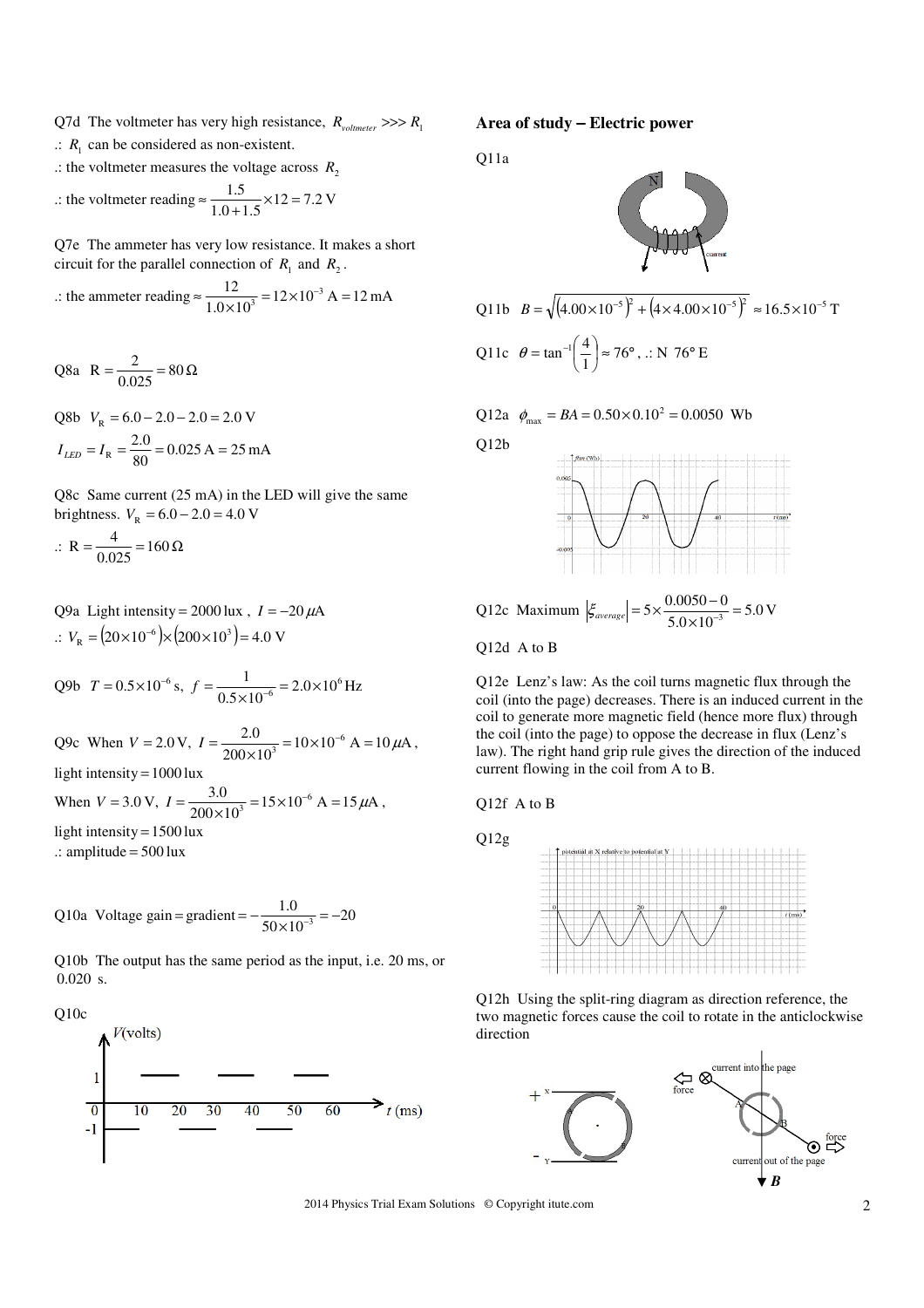Q13a 
$$
\frac{N_p}{N_s} = \frac{V_p}{V_s} = \frac{240}{12} = 20
$$
, the ratio is 20:1

$$
Q13b \ V_{peak-peak} = 2 \times 12\sqrt{2} = 34 \text{ V}
$$

Q13c  $P_{av} = V_{rms}I_{rms}$ ,  $I_{rms} = \frac{V_{av}}{V_{rms}} = \frac{0.67}{12} \approx 0.67$  $=\frac{P_{av}}{V}=\frac{8}{12}\approx$ *rms*  $v_{rms} = \frac{I_{av}}{V_{rm}}$  $I_{rms} = \frac{P_{av}}{I} = \frac{8}{12} \approx 0.67$  A

Q13d Average output power =  $90\% \times$  average input power

.: average input power =  $\frac{\text{average output power}}{0.90} = \frac{8.9}{0.90} \approx 8.9$ 8 0.90  $=\frac{\text{average output power}}{0.00}=\frac{8}{0.00} \approx 8.9 \text{ W}$ 

Q13e 
$$
I_{rms} = \frac{P_{av}}{V_{rms}} \approx \frac{8.9}{240} \approx 0.037 \text{ A}
$$

Q14a The square coil moves 0.10 m into the magnetic field in 0.10 s,  $\Delta\phi = 0.10 \text{ m} \times 0.50 \text{ m} \times 0.50 \text{ T} = 0.025 \text{ wb}$ 

.: rate of change in magnetic flux  $=$   $\frac{\Delta \psi}{\Delta t}$   $=$   $\frac{0.025}{0.10}$   $=$  0.25.  $\frac{\Delta \phi}{\Delta t} = \frac{0.025}{0.10} =$  $=\frac{\Delta \varphi}{\Delta t}$  $\frac{\phi}{\phi} = \frac{0.025}{0.18} = 0.25$  wb s<sup>-1</sup>

$$
Q14b \quad |\xi| = n \left| \frac{\Delta \phi}{\Delta t} \right| = 20 \times 0.25 = 5.0 \text{ V}
$$

Q14c 
$$
I = \frac{|\xi|}{R} = \frac{5.0}{5.0} = 1.0 \text{ A}
$$

Q14d There is a retarding magnetic force on the coil due to the induced current.

 $F = nBIL = 20 \times 0.50 \times 1.0 \times 0.50 = 5.0$  N

To maintain the motion of the coil, a force of 5.0 N is needed to push the coil into the magnetic field at  $1.0 \text{ m s}^{-1}$ .

Q14e There is no change in flux and .: no induced current once the coil is completely inside the magnetic field. .: there is no retarding magnetic force. Hence no force is required to push the coil.

Q15a Average energy consumption =  $P \times \Delta t$ 

$$
= \frac{380 \times 10^6 \text{ w}}{500 \times 10^3} \times 1 \text{ h} = 760 \text{ wh} = 0.76 \text{ kWh}
$$

Q15b In the transmission line,  $I = \frac{I}{V} = \frac{100 \times 10^3}{500 \times 10^3} = 800$  $400\times 10$ 3  $\frac{\times 10^6}{\times 10^3} =$  $=\frac{P}{V}=\frac{400\times}{500\times}$  $I = \frac{P}{I} = \frac{400 \times 10^6}{500 \times 10^3} = 800$  A  $V_{drop} = 800 \times 8.00 = 6.4 \times 10^3$  V = 6.4 kV

$$
\therefore
$$
 at the other end of the line,  $V = 500 - 6.4 \approx 494 \, \text{kV}$ 

Q15c  $P_{loss} = 800^2 \times 8.00 = 5.12 \times 10^6$  w = 5.12 Mw Percentage power  $loss = \frac{3.12}{400} \times 100\% = 1.28\%$  $=\frac{5.12}{100}\times100\%$ 

Q15d Frequency of rotation remains at 50 Hz.

#### **Area of study** − **Interactions of light and matter**

Q16a The single slit ensures the lights emerging from the double slit are coherent.

Q16b The difference between the distances from the two slits to

the location of a dark band is always an integer multiple of  $\frac{\pi}{2}$  $\frac{\lambda}{2}$ .

.: the two light waves from the slits are always in opposite phase when they arrive at that location. This results in cancellation (destructive interference) of the waves and hence a dark band.

Q16c Decrease the separation of the slits; increase the light wavelength

Q16d 
$$
\frac{n\lambda}{2}
$$
 = 1.58×10<sup>-6</sup> and  $\frac{(n-1)\lambda}{2}$  = 1.13×10<sup>-6</sup>  

$$
\therefore \frac{\lambda}{2}
$$
 = 1.58×10<sup>-6</sup> -1.13×10<sup>-6</sup> = 0.45×10<sup>-6</sup>  $\therefore \lambda$  = 9.0×10<sup>-7</sup> m

Q17 The extent of diffraction depends on the ratio  $\frac{dv}{w}$  $\frac{\lambda}{\lambda}$  where  $\lambda$ 

is the wavelength of light and *w* is the size of an obstacle. The size of air particles has the same order of magnitude as the wavelengths of visible light.

Consider blue light (shorter  $\lambda$ ) and red light (longer  $\lambda$ ) of the visible spectrum. Red light will diffract more than blue when it passes through air, i.e. they will not be scattered by the air particles as much as the blue light.

If you look at the sky away from the sun, your eyes receive more of the scattered blue light than red. Hence the sky appears blue.

Q18a Maximum kinetic energy  
\n
$$
= \frac{hc}{\lambda} - \phi = \frac{(4.14 \times 10^{-15})(3.0 \times 10^8)}{250 \times 10^{-9}} - 3.70 \approx 1.27 \text{ eV}
$$
\nQ18b  $\frac{hc}{\lambda} - \phi = 0$ ,  $\frac{(4.14 \times 10^{-15})(3.0 \times 10^8)}{\lambda} - 3.70 = 0$   
\n $\lambda \approx 336 \text{ nm}$ 

Q18c Constant light intensity means constant number of photons passing through a unit area in a unit time. .: the metal is exposed to a constant number of photons in a unit time and emits a constant number of electrons independent of the accelerating voltage. Hence the current is constant.

Q18d Higher light intensity (more photons) causes more emission of photoelectrons than lower light intensity. Hence the current is higher.

Q18e The emitted photoelectrons have a range of kinetic energy. Those with low kinetic energy require a low retarding voltage to stop them from reaching the opposite electrode. More electrons will be stopped as the retarding voltage increases. Hence the current decreases with increasing retarding voltage.

Q18f Maximum kinetic energy of the photoelectrons depends on the frequency of light used. Since the same frequency is used in both cases, the same retarding voltage is required to stop those electrons with the highest kinetic energy.

Q18g Shorter wavelength, higher frequency, higher maximum kinetic energy, .: a higher retarding voltage is required to reach zero current.